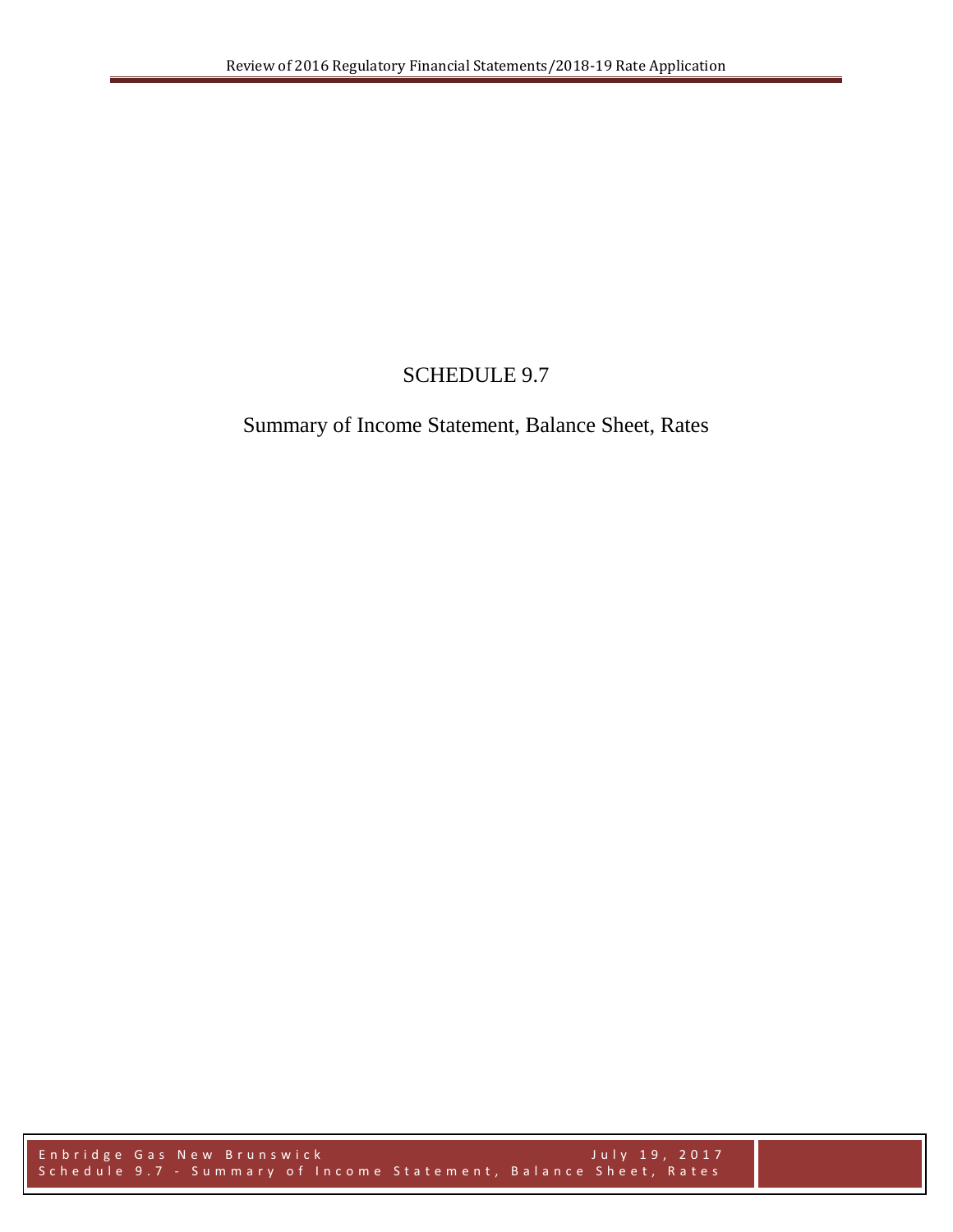| (in thousands of dollars)<br><b>Budget</b><br><b>Budget</b><br>Forecast<br>2019<br>2017<br>2018<br>Assets<br><b>Regulated Assets</b><br><b>Property, Plant and Equipment</b><br>Gas Distributor Plant in Service - Net<br>\$<br>183,306<br>\$<br>179,075<br>\$<br>175,821<br>\$<br><b>Construction Work In Progress - Gas Distributor Plant</b><br>1,714<br>1,895<br>1,402<br>1,595<br><b>Total Property, Plant &amp; Equipment</b><br>185,020<br>180,670<br>177,716<br><b>Deferred Charges</b><br>1,960<br>1,646<br>1,321<br><b>Deferred Development Costs - Net</b><br>80,450<br>83,242<br>86,034<br>Development O&M Capitalized Costs - Net<br><b>Total Deferred Charges</b><br>82,410<br>84,888<br>87,355<br><b>Short Term Investments</b><br>2,956<br>2,956<br>2,956<br>2,972<br>270,386<br>268,027<br><b>Total Regulated Rate Base Assets</b><br>268,514<br><b>Other Regulated Assets</b><br>22,586<br>22,916<br>21,933<br><b>Total Regulated Assets</b><br>292,972<br>291,430<br>289,960<br>292,591<br><b>Regulatory Deferral</b><br>144,500<br>144,500<br>144,500<br><b>Total Assets</b><br>435,930<br>\$<br>437,091<br>437,472<br>\$<br>\$<br>434.460<br>\$<br><b>Liabilities and Partner's Equity</b><br>\$<br>\$<br>\$<br>135,103<br>133,361<br>132,135<br>\$<br><b>Partner's Equity (Ratebase)</b><br>131,512<br>Long-term Advances from Associates and Affiliates<br>149,500<br>149,500<br>149,500<br>8,325<br><b>Other Regulated Liabilities</b><br>8,369<br>8,569<br>292,972<br>289,960<br>291,430<br>292,591<br><b>Partner's Equity (Regulatory Deferral)</b><br>144,500<br>144,500<br>144,500<br>437,472<br>\$<br>435,930<br>\$<br>\$<br>Total Liabilities and Equ \$<br>434,460 | As at December 31 |  |  |  |         |
|---------------------------------------------------------------------------------------------------------------------------------------------------------------------------------------------------------------------------------------------------------------------------------------------------------------------------------------------------------------------------------------------------------------------------------------------------------------------------------------------------------------------------------------------------------------------------------------------------------------------------------------------------------------------------------------------------------------------------------------------------------------------------------------------------------------------------------------------------------------------------------------------------------------------------------------------------------------------------------------------------------------------------------------------------------------------------------------------------------------------------------------------------------------------------------------------------------------------------------------------------------------------------------------------------------------------------------------------------------------------------------------------------------------------------------------------------------------------------------------------------------------------------------------------------------------------------------------------------------------------------------------------------------------------------------------------------|-------------------|--|--|--|---------|
|                                                                                                                                                                                                                                                                                                                                                                                                                                                                                                                                                                                                                                                                                                                                                                                                                                                                                                                                                                                                                                                                                                                                                                                                                                                                                                                                                                                                                                                                                                                                                                                                                                                                                                   |                   |  |  |  |         |
|                                                                                                                                                                                                                                                                                                                                                                                                                                                                                                                                                                                                                                                                                                                                                                                                                                                                                                                                                                                                                                                                                                                                                                                                                                                                                                                                                                                                                                                                                                                                                                                                                                                                                                   |                   |  |  |  | Actual  |
|                                                                                                                                                                                                                                                                                                                                                                                                                                                                                                                                                                                                                                                                                                                                                                                                                                                                                                                                                                                                                                                                                                                                                                                                                                                                                                                                                                                                                                                                                                                                                                                                                                                                                                   |                   |  |  |  | 2016    |
|                                                                                                                                                                                                                                                                                                                                                                                                                                                                                                                                                                                                                                                                                                                                                                                                                                                                                                                                                                                                                                                                                                                                                                                                                                                                                                                                                                                                                                                                                                                                                                                                                                                                                                   |                   |  |  |  |         |
|                                                                                                                                                                                                                                                                                                                                                                                                                                                                                                                                                                                                                                                                                                                                                                                                                                                                                                                                                                                                                                                                                                                                                                                                                                                                                                                                                                                                                                                                                                                                                                                                                                                                                                   |                   |  |  |  |         |
|                                                                                                                                                                                                                                                                                                                                                                                                                                                                                                                                                                                                                                                                                                                                                                                                                                                                                                                                                                                                                                                                                                                                                                                                                                                                                                                                                                                                                                                                                                                                                                                                                                                                                                   |                   |  |  |  | 173,628 |
|                                                                                                                                                                                                                                                                                                                                                                                                                                                                                                                                                                                                                                                                                                                                                                                                                                                                                                                                                                                                                                                                                                                                                                                                                                                                                                                                                                                                                                                                                                                                                                                                                                                                                                   |                   |  |  |  |         |
|                                                                                                                                                                                                                                                                                                                                                                                                                                                                                                                                                                                                                                                                                                                                                                                                                                                                                                                                                                                                                                                                                                                                                                                                                                                                                                                                                                                                                                                                                                                                                                                                                                                                                                   |                   |  |  |  |         |
|                                                                                                                                                                                                                                                                                                                                                                                                                                                                                                                                                                                                                                                                                                                                                                                                                                                                                                                                                                                                                                                                                                                                                                                                                                                                                                                                                                                                                                                                                                                                                                                                                                                                                                   |                   |  |  |  | 175,030 |
|                                                                                                                                                                                                                                                                                                                                                                                                                                                                                                                                                                                                                                                                                                                                                                                                                                                                                                                                                                                                                                                                                                                                                                                                                                                                                                                                                                                                                                                                                                                                                                                                                                                                                                   |                   |  |  |  |         |
|                                                                                                                                                                                                                                                                                                                                                                                                                                                                                                                                                                                                                                                                                                                                                                                                                                                                                                                                                                                                                                                                                                                                                                                                                                                                                                                                                                                                                                                                                                                                                                                                                                                                                                   |                   |  |  |  |         |
|                                                                                                                                                                                                                                                                                                                                                                                                                                                                                                                                                                                                                                                                                                                                                                                                                                                                                                                                                                                                                                                                                                                                                                                                                                                                                                                                                                                                                                                                                                                                                                                                                                                                                                   |                   |  |  |  | 1.056   |
|                                                                                                                                                                                                                                                                                                                                                                                                                                                                                                                                                                                                                                                                                                                                                                                                                                                                                                                                                                                                                                                                                                                                                                                                                                                                                                                                                                                                                                                                                                                                                                                                                                                                                                   |                   |  |  |  | 88,826  |
|                                                                                                                                                                                                                                                                                                                                                                                                                                                                                                                                                                                                                                                                                                                                                                                                                                                                                                                                                                                                                                                                                                                                                                                                                                                                                                                                                                                                                                                                                                                                                                                                                                                                                                   |                   |  |  |  | 89,882  |
|                                                                                                                                                                                                                                                                                                                                                                                                                                                                                                                                                                                                                                                                                                                                                                                                                                                                                                                                                                                                                                                                                                                                                                                                                                                                                                                                                                                                                                                                                                                                                                                                                                                                                                   |                   |  |  |  |         |
|                                                                                                                                                                                                                                                                                                                                                                                                                                                                                                                                                                                                                                                                                                                                                                                                                                                                                                                                                                                                                                                                                                                                                                                                                                                                                                                                                                                                                                                                                                                                                                                                                                                                                                   |                   |  |  |  |         |
|                                                                                                                                                                                                                                                                                                                                                                                                                                                                                                                                                                                                                                                                                                                                                                                                                                                                                                                                                                                                                                                                                                                                                                                                                                                                                                                                                                                                                                                                                                                                                                                                                                                                                                   |                   |  |  |  | 267,884 |
|                                                                                                                                                                                                                                                                                                                                                                                                                                                                                                                                                                                                                                                                                                                                                                                                                                                                                                                                                                                                                                                                                                                                                                                                                                                                                                                                                                                                                                                                                                                                                                                                                                                                                                   |                   |  |  |  |         |
|                                                                                                                                                                                                                                                                                                                                                                                                                                                                                                                                                                                                                                                                                                                                                                                                                                                                                                                                                                                                                                                                                                                                                                                                                                                                                                                                                                                                                                                                                                                                                                                                                                                                                                   |                   |  |  |  | 24,707  |
|                                                                                                                                                                                                                                                                                                                                                                                                                                                                                                                                                                                                                                                                                                                                                                                                                                                                                                                                                                                                                                                                                                                                                                                                                                                                                                                                                                                                                                                                                                                                                                                                                                                                                                   |                   |  |  |  |         |
|                                                                                                                                                                                                                                                                                                                                                                                                                                                                                                                                                                                                                                                                                                                                                                                                                                                                                                                                                                                                                                                                                                                                                                                                                                                                                                                                                                                                                                                                                                                                                                                                                                                                                                   |                   |  |  |  |         |
|                                                                                                                                                                                                                                                                                                                                                                                                                                                                                                                                                                                                                                                                                                                                                                                                                                                                                                                                                                                                                                                                                                                                                                                                                                                                                                                                                                                                                                                                                                                                                                                                                                                                                                   |                   |  |  |  | 144,500 |
|                                                                                                                                                                                                                                                                                                                                                                                                                                                                                                                                                                                                                                                                                                                                                                                                                                                                                                                                                                                                                                                                                                                                                                                                                                                                                                                                                                                                                                                                                                                                                                                                                                                                                                   |                   |  |  |  |         |
|                                                                                                                                                                                                                                                                                                                                                                                                                                                                                                                                                                                                                                                                                                                                                                                                                                                                                                                                                                                                                                                                                                                                                                                                                                                                                                                                                                                                                                                                                                                                                                                                                                                                                                   |                   |  |  |  |         |
|                                                                                                                                                                                                                                                                                                                                                                                                                                                                                                                                                                                                                                                                                                                                                                                                                                                                                                                                                                                                                                                                                                                                                                                                                                                                                                                                                                                                                                                                                                                                                                                                                                                                                                   |                   |  |  |  |         |
|                                                                                                                                                                                                                                                                                                                                                                                                                                                                                                                                                                                                                                                                                                                                                                                                                                                                                                                                                                                                                                                                                                                                                                                                                                                                                                                                                                                                                                                                                                                                                                                                                                                                                                   |                   |  |  |  |         |
|                                                                                                                                                                                                                                                                                                                                                                                                                                                                                                                                                                                                                                                                                                                                                                                                                                                                                                                                                                                                                                                                                                                                                                                                                                                                                                                                                                                                                                                                                                                                                                                                                                                                                                   |                   |  |  |  |         |
|                                                                                                                                                                                                                                                                                                                                                                                                                                                                                                                                                                                                                                                                                                                                                                                                                                                                                                                                                                                                                                                                                                                                                                                                                                                                                                                                                                                                                                                                                                                                                                                                                                                                                                   |                   |  |  |  |         |
|                                                                                                                                                                                                                                                                                                                                                                                                                                                                                                                                                                                                                                                                                                                                                                                                                                                                                                                                                                                                                                                                                                                                                                                                                                                                                                                                                                                                                                                                                                                                                                                                                                                                                                   |                   |  |  |  |         |
|                                                                                                                                                                                                                                                                                                                                                                                                                                                                                                                                                                                                                                                                                                                                                                                                                                                                                                                                                                                                                                                                                                                                                                                                                                                                                                                                                                                                                                                                                                                                                                                                                                                                                                   |                   |  |  |  | 149,500 |
|                                                                                                                                                                                                                                                                                                                                                                                                                                                                                                                                                                                                                                                                                                                                                                                                                                                                                                                                                                                                                                                                                                                                                                                                                                                                                                                                                                                                                                                                                                                                                                                                                                                                                                   |                   |  |  |  |         |
|                                                                                                                                                                                                                                                                                                                                                                                                                                                                                                                                                                                                                                                                                                                                                                                                                                                                                                                                                                                                                                                                                                                                                                                                                                                                                                                                                                                                                                                                                                                                                                                                                                                                                                   |                   |  |  |  | 11,579  |
|                                                                                                                                                                                                                                                                                                                                                                                                                                                                                                                                                                                                                                                                                                                                                                                                                                                                                                                                                                                                                                                                                                                                                                                                                                                                                                                                                                                                                                                                                                                                                                                                                                                                                                   |                   |  |  |  |         |
|                                                                                                                                                                                                                                                                                                                                                                                                                                                                                                                                                                                                                                                                                                                                                                                                                                                                                                                                                                                                                                                                                                                                                                                                                                                                                                                                                                                                                                                                                                                                                                                                                                                                                                   |                   |  |  |  |         |
|                                                                                                                                                                                                                                                                                                                                                                                                                                                                                                                                                                                                                                                                                                                                                                                                                                                                                                                                                                                                                                                                                                                                                                                                                                                                                                                                                                                                                                                                                                                                                                                                                                                                                                   |                   |  |  |  |         |
|                                                                                                                                                                                                                                                                                                                                                                                                                                                                                                                                                                                                                                                                                                                                                                                                                                                                                                                                                                                                                                                                                                                                                                                                                                                                                                                                                                                                                                                                                                                                                                                                                                                                                                   |                   |  |  |  | 144,500 |
|                                                                                                                                                                                                                                                                                                                                                                                                                                                                                                                                                                                                                                                                                                                                                                                                                                                                                                                                                                                                                                                                                                                                                                                                                                                                                                                                                                                                                                                                                                                                                                                                                                                                                                   |                   |  |  |  | 437,091 |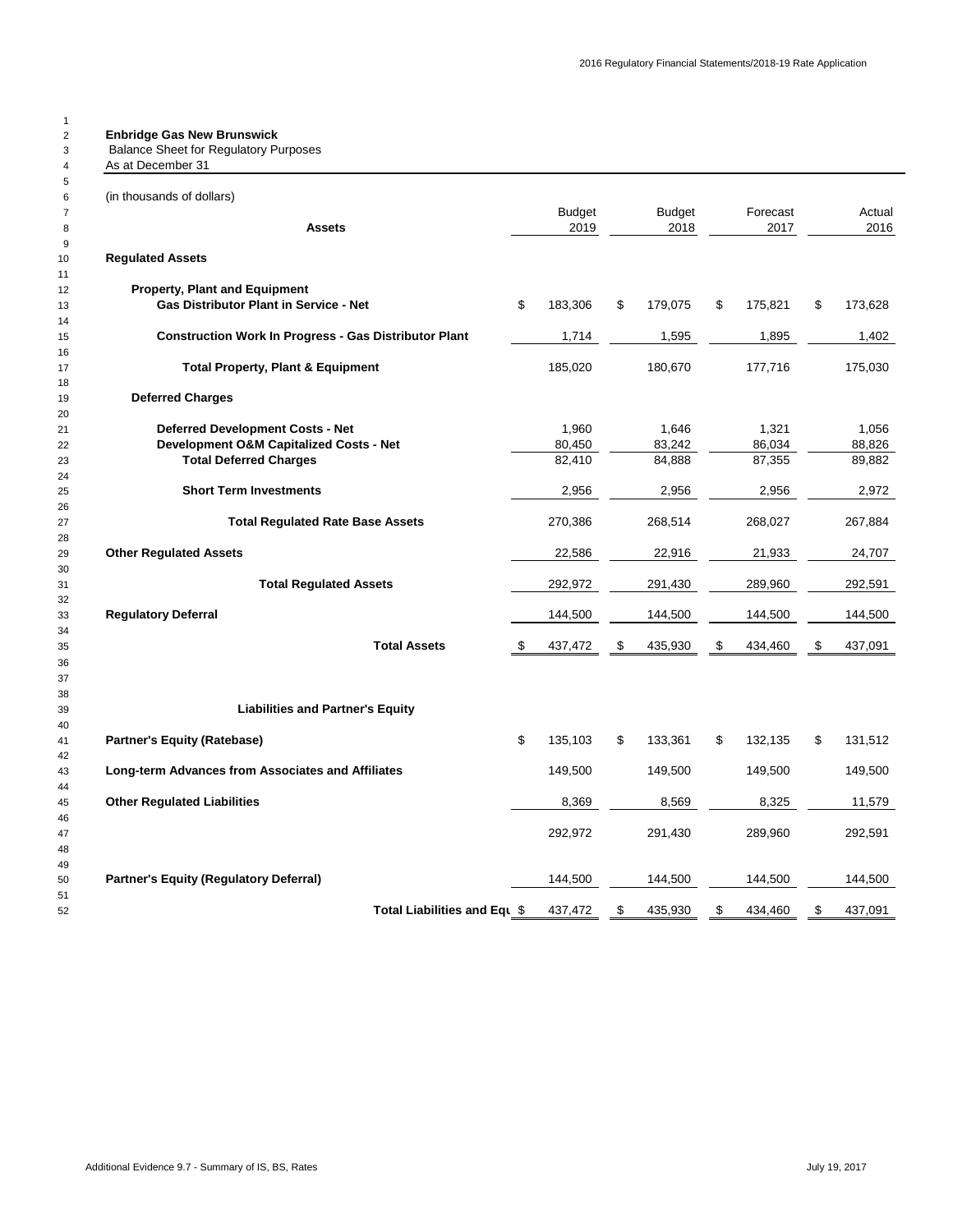## **Enbridge Gas New Brunswick** 3 Statement of Income for Regulatory Purposes

| 4        | For the year ended December 31                                                |               |               |              |                 |
|----------|-------------------------------------------------------------------------------|---------------|---------------|--------------|-----------------|
| 5        |                                                                               |               |               |              |                 |
| 6        | (in thousands of dollars)                                                     |               |               |              |                 |
| 7        |                                                                               | <b>Budget</b> | <b>Budget</b> | Forecast     | Actual          |
| 8        |                                                                               | 2019          | 2018          | 2017         | 2016            |
| 9        | Revenue                                                                       |               |               |              |                 |
| 10       | <b>Operating Revenue</b>                                                      |               |               |              |                 |
| 11       | Gas distribution                                                              | \$<br>47,428  | \$<br>46,081  | \$<br>43,884 | \$<br>42,578    |
| 12       | Miscellaneous                                                                 | 898           | 1,288         | 839          | 757             |
| 13       | Allowance for Funds Used During Construction                                  | 60            | 42            | 46           | 28              |
| 14       |                                                                               | 48,386        | 47,411        | 44,769       | 43,363          |
| 15       | Service and Inspection                                                        |               |               |              |                 |
| 16       | Revenue                                                                       | 624           | 624           | 643          | 572             |
| 17       | Cost of goods sold                                                            | (377)         | (377)         | (366)        | (315)           |
| 18       |                                                                               | 247           | 247           | 277          | 257             |
| 19       | <b>Total Revenue</b>                                                          | 48,633        | 47,658        | 45,046       | 43,621          |
| 20       |                                                                               |               |               |              |                 |
| 21       | <b>Expenses</b>                                                               |               |               |              |                 |
| 22       | <b>Operating Expenses</b>                                                     |               |               |              |                 |
| 23       | Operating and maintenances                                                    | 12,038        | 12,159        | 11,643       | 10,690          |
| 24       | Transportation (net)                                                          | 1,586         | 1,587         | 1,600        | 1,577           |
| 25       | Total Operating and maintenance expenses                                      | 13,624        | 13,746        | 13,243       | 12,267          |
| 26       |                                                                               |               |               |              |                 |
| 27       | Incentives                                                                    |               |               |              |                 |
| 28       | Other Expenses                                                                | 50            | 100           | 100          | 207             |
| 29<br>30 | Bad debt expense                                                              | 282           | 282           | 210          | 159             |
| 31       | Amortization of Property, Plant and Equipment                                 | 6,559         | 6,226         | 5,987        | 6,590           |
| 32       |                                                                               |               |               |              |                 |
| 33       | <b>Municipal and Other Taxes</b>                                              | 1,274         | 1,261         | 1,248        | 1,241           |
| 34       |                                                                               |               |               |              |                 |
| 35       | Interest on Amounts Due to Associates & Affiliates and Other Interest         | 6,928         | 6,907         | 6,983        | 7,508           |
| 36       |                                                                               |               |               |              |                 |
| 37       | Amortization of Deferred Development Costs                                    | 2,940         | 2,942         | 2,918        | 3,007           |
| 38       |                                                                               |               |               |              |                 |
| 39       | <b>Total Expenses</b>                                                         | 31,657        | 31,464        | 30,689       | 30,978          |
| 40       |                                                                               |               |               |              |                 |
| 41       | Income before Extraordinary Items, Regulatory Deferral and Return on Rate Bas | 16,976        | 16,194        | 14,357       | 12,642          |
| 42       |                                                                               |               |               |              |                 |
| 43       | <b>Regulatory Deferral</b>                                                    |               |               |              | (33, 593)       |
| 44       |                                                                               |               |               |              |                 |
| 49       | <b>Regulated Return on Equity</b>                                             | 16,976        | \$<br>16,194  | \$<br>14,357 | \$<br>(20, 951) |
|          |                                                                               |               |               |              |                 |